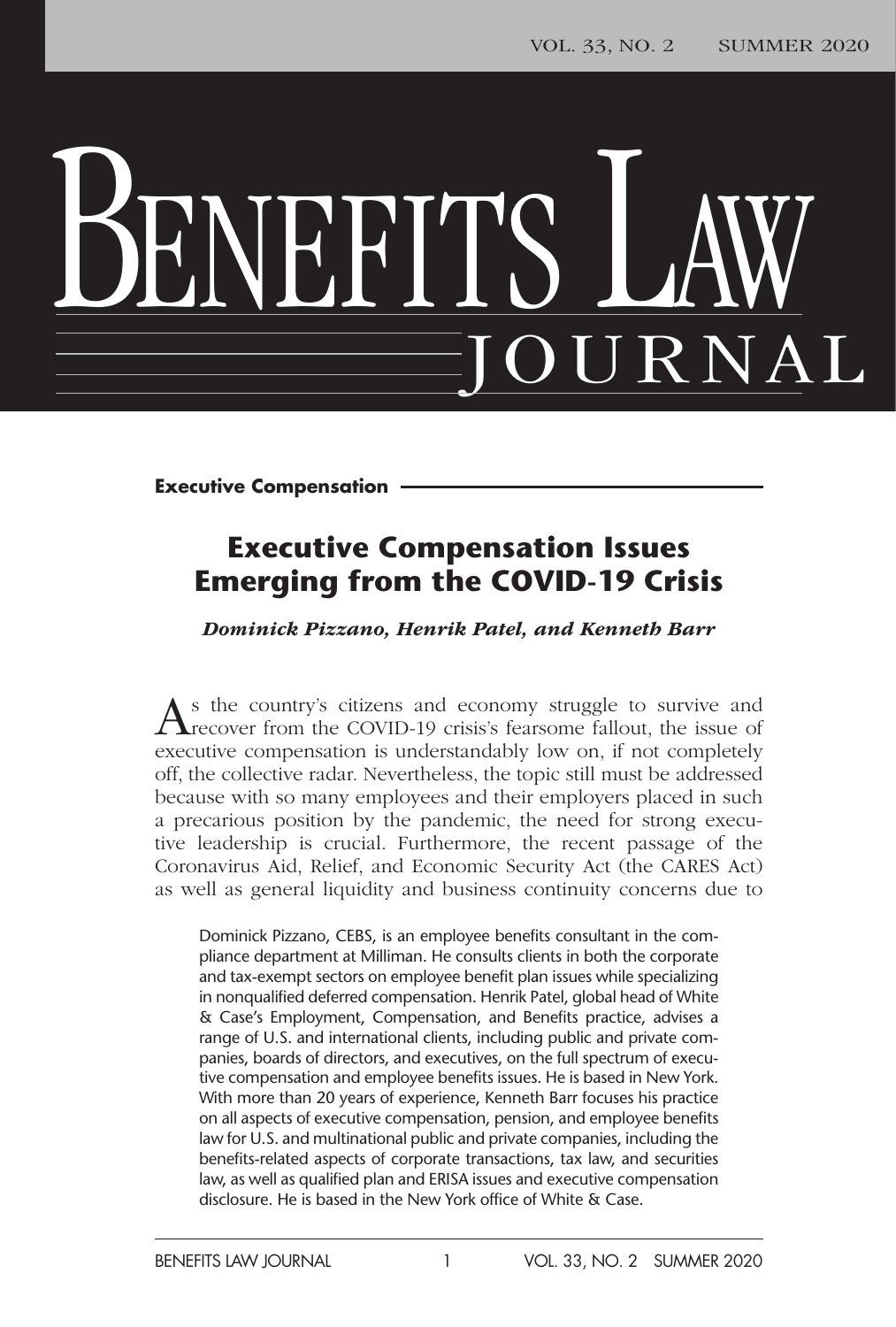the financial crisis have created circumstances calling for reductions in executive compensation. Employers and employees, however, must take care in the manner in which such reductions are implemented in order to remain in compliance with Internal Revenue Code Section 409A. In addition to analyzing these topics, this column also reviews other executive compensation issues that should be examined during these turbulent times.

#### CERTAIN CARES ACT PROVISIONS REQUIRE EXECUTIVE COMPENSATION CUTBACKS

A broad-based, \$2.3-plus trillion stimulus package, the CARES Act provides relief assistance to employers and employees suffering financial losses due to the effects of COVID-19. There are two specific sections of the CARES Act that impose restrictions on the executive compensation paid by businesses that receive loans, loan assistance, or other financial assistance under Title IV of the CARES Act (*i.e.*, the section that provides \$500 billion to the U.S. Treasury's Exchange Stabilization Fund; however, employers that seek relief under the Paycheck Protection Program established by Title I of the CARES Act are not subject to the above-referenced limits):

#### *Loans for Eligible Businesses*

The general rule is that an employer receiving one of these loans (*i.e.*, Exchange Stabilization Fund Loans under Section 4003 of the CARES Act) must limit the "total compensation" of its "covered employees" during the "restricted period," with such terms being defined as follows:

- "Total compensation" means salary, bonuses, stock awards, and other financial benefits (note, however, that additional guidance is needed regarding how equity awards and other noncash benefits will be valued for this purpose).<sup>1</sup>
- "Covered employee" means any employee or officer who received total compensation in 2019 greater than \$425,000.<sup>2</sup> (Note that unless guidance to the contrary is issued, employers may wish to adopt the following conservative approach for any covered employees who were hired at some point in 2019 and thus did not complete a full year of employment: annualize such employee's 2019 pay in order to determine if the \$425,000 threshold applies).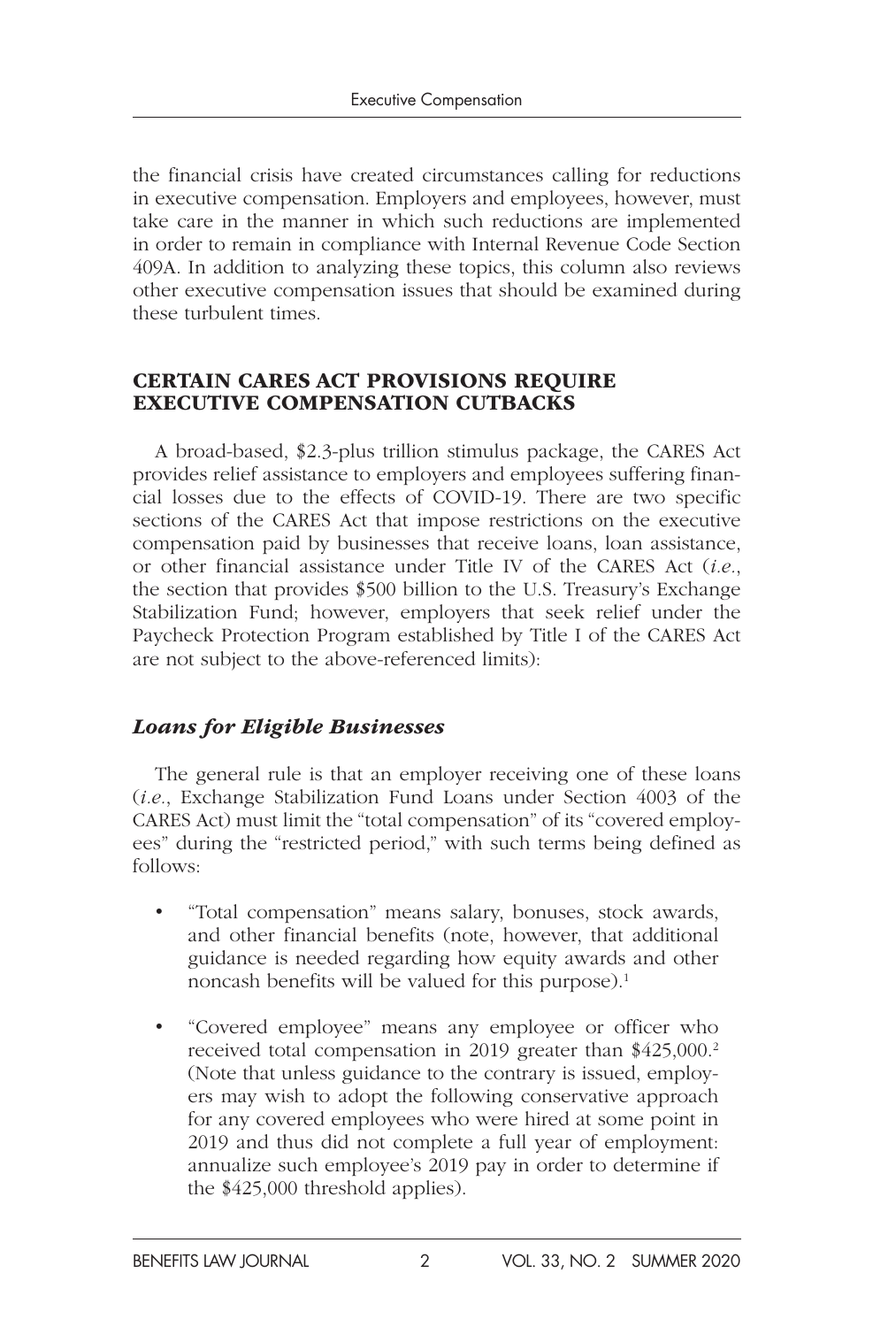• "Restricted period" means the period beginning on the date the loan or guarantee agreement is entered into and ending one year after the loan or guarantee is no longer outstanding.3

If a business that receives a loan has any covered employees, such employees' compensation must be limited as follows:

- Total compensation cannot exceed such calendar-year 2019 total compensation over any consecutive 12 months of the restricted period; or
- Severance benefits cannot exceed more than two times such calendar-year 2019 total compensation.<sup>4</sup>

In addition, if any officer or employee of the business had total compensation that exceeded \$3 million in calendar-year 2019, then during any consecutive 12 months of the restricted period, such employee or officer may not receive total compensation that exceeds the sum of:

- \$3 million, plus
- 50 percent of the excess over \$3 million of the total compensation received by the officer or employee in calendar year 2019.5

#### *Specific Rule for Air Carriers or Contractors*

Air carriers or contractors receiving other financial relief under Section 4116 of the CARES Act (*i.e.*, the "air carrier worker support" provisions) are subject to the broader eligible-business compensation limit described above; however, for covered employees of these entities, the restricted period is the two-year period spanning from March 24, 2020, to March 24, 2022.6

#### LOAN RECIPIENTS FACE MANY OUTSTANDING CARES ACT COMPENSATION LIMIT QUESTIONS

As typically occurs with any broad-based legislation (and particularly that which is rushed to enactment during times of emergency), there often is the need for additional guidance in order to discern how its rules/restrictions should be applied and how taxpayers should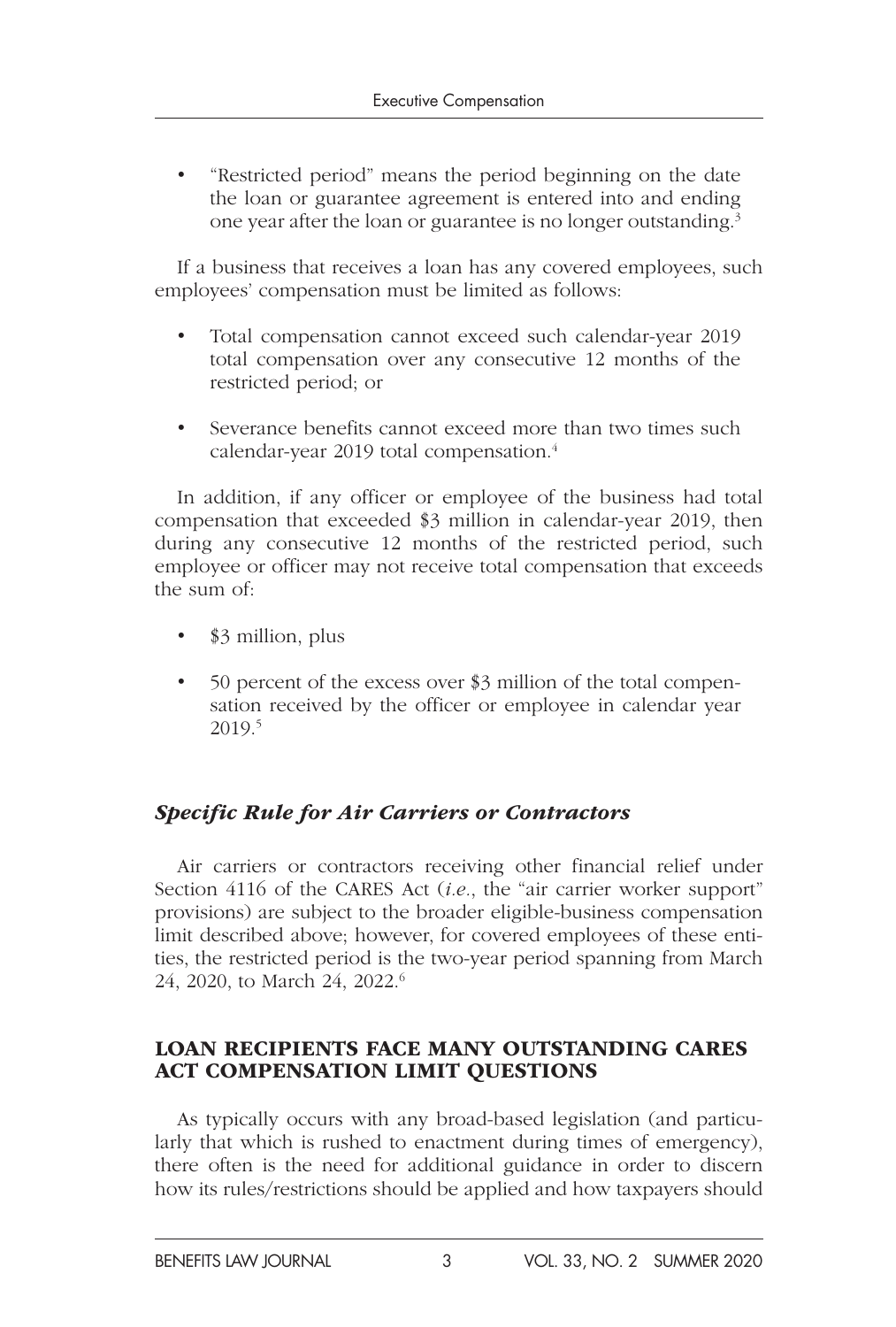comply with such rules/restrictions. The CARES Act is no different, as businesses that seek the loan relief will need to address the following open questions as they attempt to apply the compensation limits to their covered employees:

- Do companies have to place any restrictions on executives hired on or after January 1, 2020, and, if yes, how should the limits apply to them?
- What are the specific types of compensation that businesses must count when determining what constitutes severance pay?
- If the covered employee is entitled to any equity acceleration, should the value of such acceleration be included in calculating total compensation or severance pay?
- If the value of such acceleration must be included, how shall it be determined?
- What about any qualified plan and/or nonqualified deferred compensation plan benefits contributed on behalf of or distributed to the covered employee? Should such amounts be counted? If yes, when?
- A common feature in executive employment contracts and other executive compensation agreements is a provision that entitles the executive to certain benefits upon his or her voluntarily resigning from the company for "good reason." Under these terms, "good reason" is generally defined as the company changing the individual's working conditions and/ or terms of employment to such an extent that it constitutes a good reason for the executive to resign and receive severance. One of the most common of these good-reason triggers is a substantial reduction in pay. Accordingly, there is a concern as to whether imposition of the CARES Act compensation limits may permit executives to terminate for a good reason, thereby entitling them to whatever benefits such a termination would trigger under their existing employment arrangements.
- Once the restricted period has expired, will the company be permitted to restore the payments that the executive was prohibited from receiving during such period (*i.e.*, are the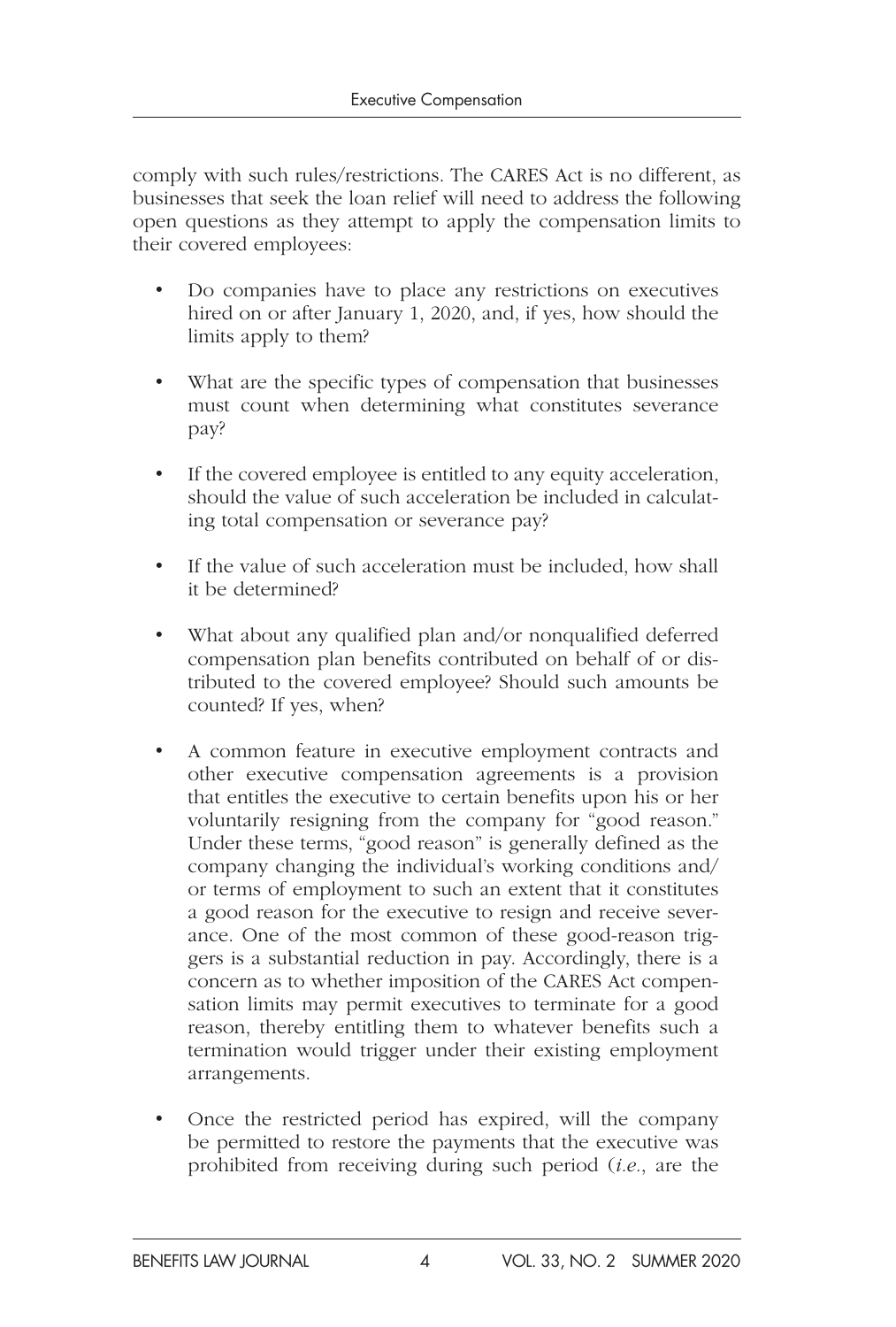payments curtailed during the restricted period permanently forfeited or merely suspended)? If yes, and such is characterized as a deferral of compensation, will a special exemption from Code Section 409A be granted? (Note: absent any statutory relief issued in conjunction with future guidance, there may be significant 409A consequences resulting from how business's handle the compensation issues created by not only the CARES Act but also, as described in the next section, the business and economic hardships stemming from the COVID-19 crisis).

Hopefully, these questions will be addressed sooner than later by additional guidance from the Treasury Department. Until then, before a company makes its final decision on whether to participate in the CARES Act loan program, it will need to consult its corporate legal counsel to assist in establishing a good-faith process for identifying covered employees and, if needed, modifying existing compensation arrangements to ensure that the compensation limits are not exceeded. Once the decision is made and a loan is accessed, the company must then implement procedures to track and limit its covered employees' compensation, a task that may prove difficult since the rules require the limit be applied on a rolling 12-month basis.

#### COVID-19 CRISIS CAUSES COMPANIES TO CONSIDER EXECUTIVE COMPENSATION CUTBACKS

While the previous section examined cutbacks required by employers participating in the CARES Act loan program, these are not the only employers for which such reductions are being considered. The severe economic downturn caused by the COVID-19 crisis has led many businesses to at least explore the option of reducing or delaying the amount currently scheduled to be paid to executives, whether it be through:

- Straight salary or other compensation reductions;
- Ad hoc salary deferrals by management;
- Delays in bonus payments; or
- Delays in payment deferred compensation.

However, unless guidance is issued granting employers affected by the crisis with a temporary exemption from Code Section 409A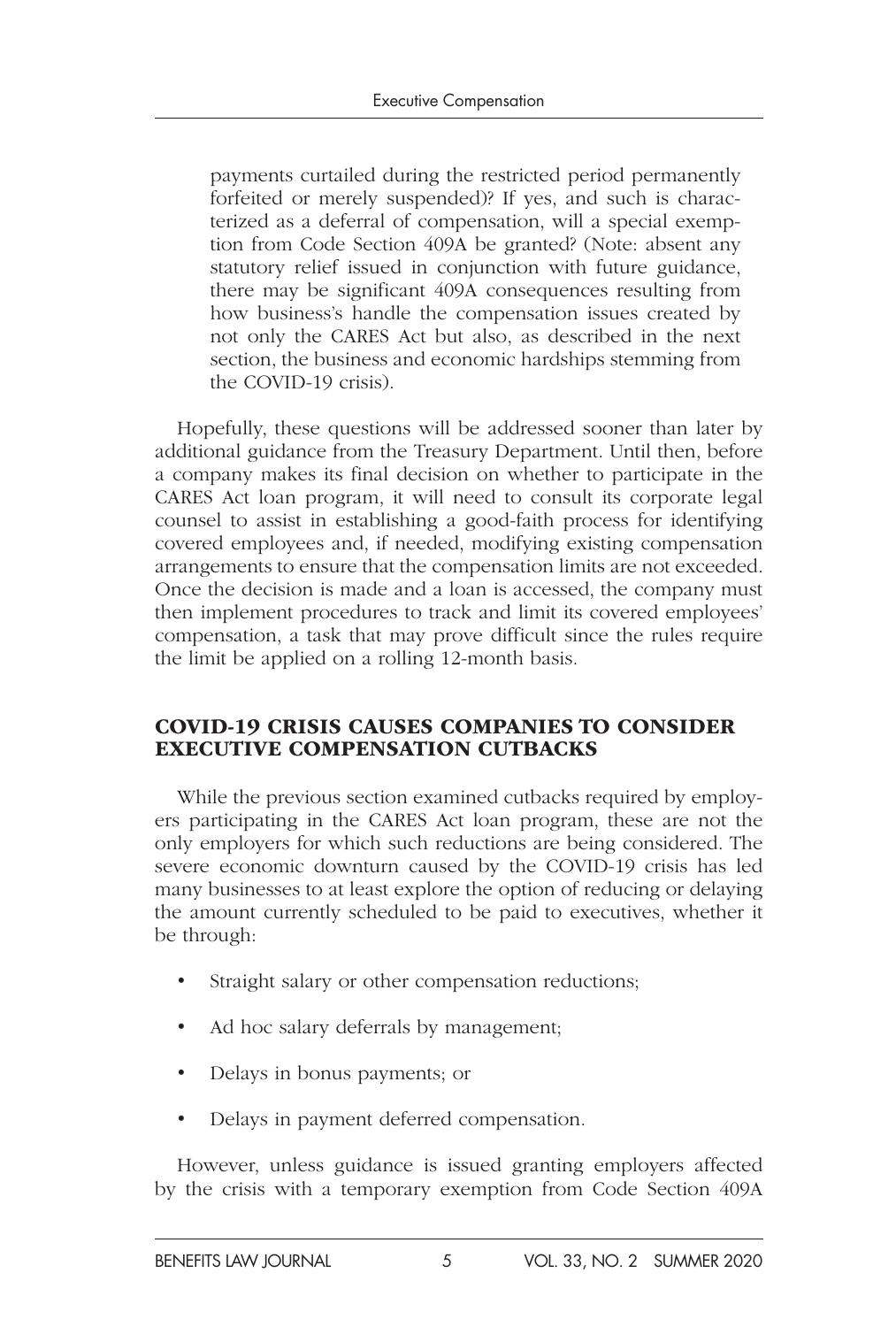compliance, any such actions run the risk of invoking a 409A violation and thereby subjecting the affected covered employee to the resulting adverse tax consequences (*i.e.*, a 20-percent penalty tax and interest in addition to normal income taxes).

The following section reviews the Code Section 409A considerations that must be analyzed before an employer implements any of these executive compensation reduction strategies.

#### 409A CONSIDERATIONS BEFORE EXECUTING MANDATORY EXECUTIVE COMPENSATION CUTBACKS OR DEFERRALS

#### *Decreasing or Deferring Salary or Other Compensation Amounts*

If an employer is considering such cutbacks or deferrals, the first decision they must make is whether to implement them as mandatory or as a voluntary measure to be elected by the executives. Unfortunately, the adoption of either option could lead to unintended and undesirable consequences. The ability of an employer to mandatorily make cutbacks or deferrals will generally be governed by its contractual commitments to employees and the facts and circumstances of situation. For example, if an employer has executives whose terms of employment are covered by employment agreements, any attempt to impose mandatory executive compensation cutbacks or deferrals without the consent of the executive could result in a breach of their contractual obligation to such executives. In addition, as previously discussed, if the executives' agreements contain good-reason termination clauses, such unilateral reductions may grant the executives the ability to not only resign but also become entitled to potentially significant payouts upon their termination. Consequently, the employer's effort to save money during this fiscally challenging time would not only result in the loss of a valuable employee but also an additional expenditure that could be in excess of the amount that would have been gained from the cutback.

If the executives in question are "at-will" employees and thereby not subject to such contractual protections, the employer may be able to impose mandatory cutbacks or deferrals. The employer's unilateral imposition of compensation cutbacks or deferrals, however, may create morale problems or resignations of executives at a time when the business most needs these individuals to demonstrate the leadership and management skills for which they were selected to fill their executive positions. Furthermore, if the employer promises to restore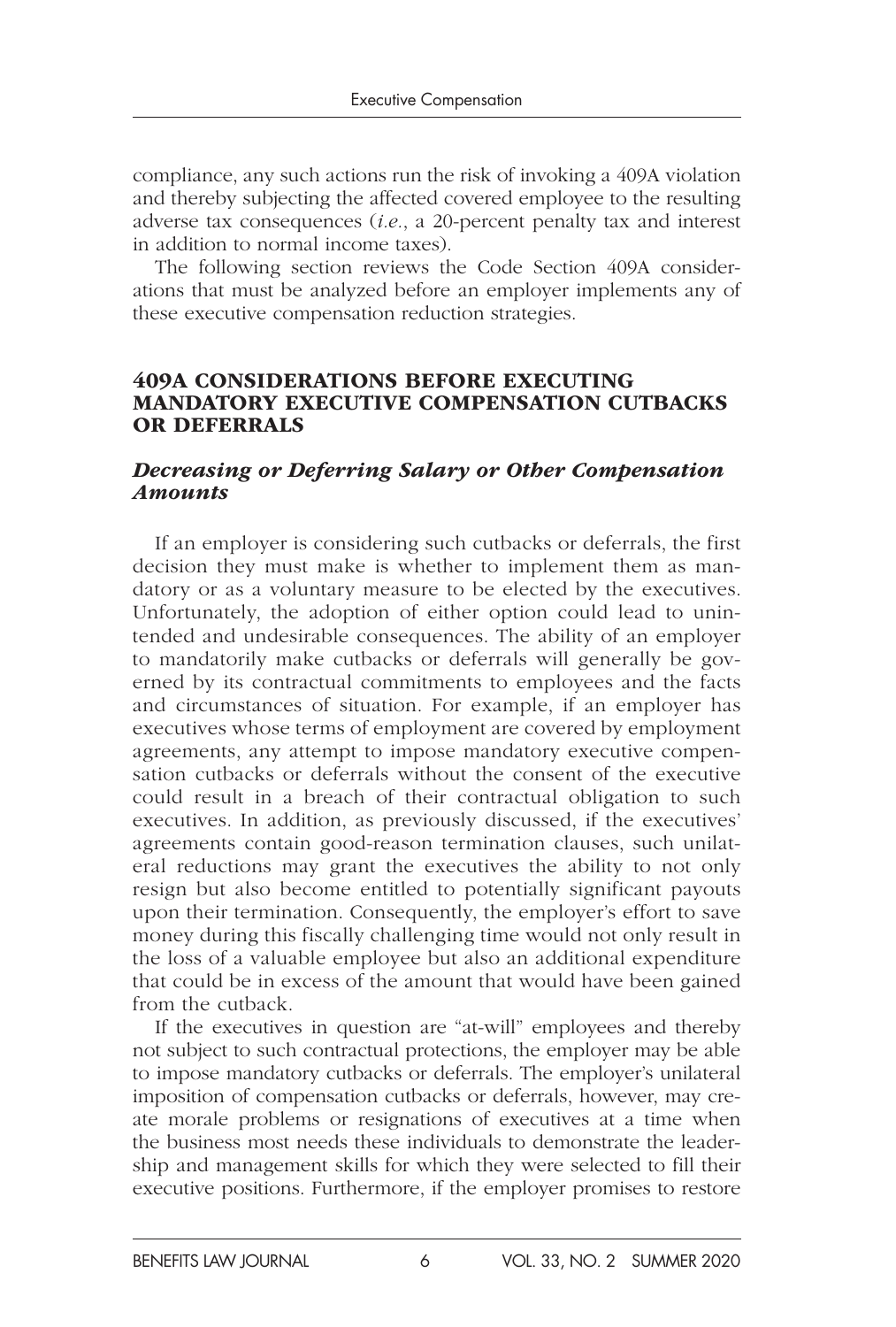this "lost pay" or other compensation in the future, the IRS could very well view such promise as a nonqualified deferred compensation plan (an NDCP) after examining factors such as the timing of any future restoration payments and whether not the promise of such future payments is subject to the executive's continuous employment with the company. Such a finding may be costly if the employer did not intend to establish an NDCP, as such payments would most likely not comply with the various Code Section 409A requirements and thereby result in a 409A violation and the corresponding adverse tax consequences. Accordingly, an employer must analyze if any deferral or the promise with respect to any cutback amount could constitute an NDCP and structure the arrangement so it will not violate Code Section 409A. In the case where an employer cannot impose mandatory cutbacks or deferrals, such employer would need to seek voluntary cutbacks or deferrals. While such voluntary cutbacks or deferrals would not breach contractual provisions, they raise a number of tax issues discussed in more detail below.

#### *Delaying Annual Bonuses*

Deferring annual bonuses raises additional issues under Code Section 409A that do not apply to deferral of salary or other compensation discussed above. As with deferral of salary or other compensation, whether an employer can mandatorily impose deferrals unilaterally is at first generally governed by its contractual commitments to employees and/or applicable plan documents, as well as the facts and circumstances of the situation. The employer, however, should keep in mind that the ability for executives to voluntarily elect to defer an annual bonus is very limited, as such may run afoul of the Code Section 409A deferral election rules discussed below.

Companies with a calendar year fiscal year typically pay their annual bonuses during the first quarter of the following year. If such bonuses are not subject to a substantial risk of forfeiture in the year in which they are paid (*i.e.*, the employees became vested in them in the prior year and thus will be entitled to payment in the current year regardless of whether or not they are employed on the actual payment date), the amounts would have to paid no later than March 15th in order for the bonus plan to qualify for the short-term deferral exception that enables such plans to be exempt from Code Section 409A coverage. In such cases, these bonuses would have most likely already been paid in 2020 before the financial effects of the COVID-19 quarantine were being fully felt. However, if a company was already facing liquidity issues and did miss the March 15th payment date, they will need to address the Code Section 409A issues such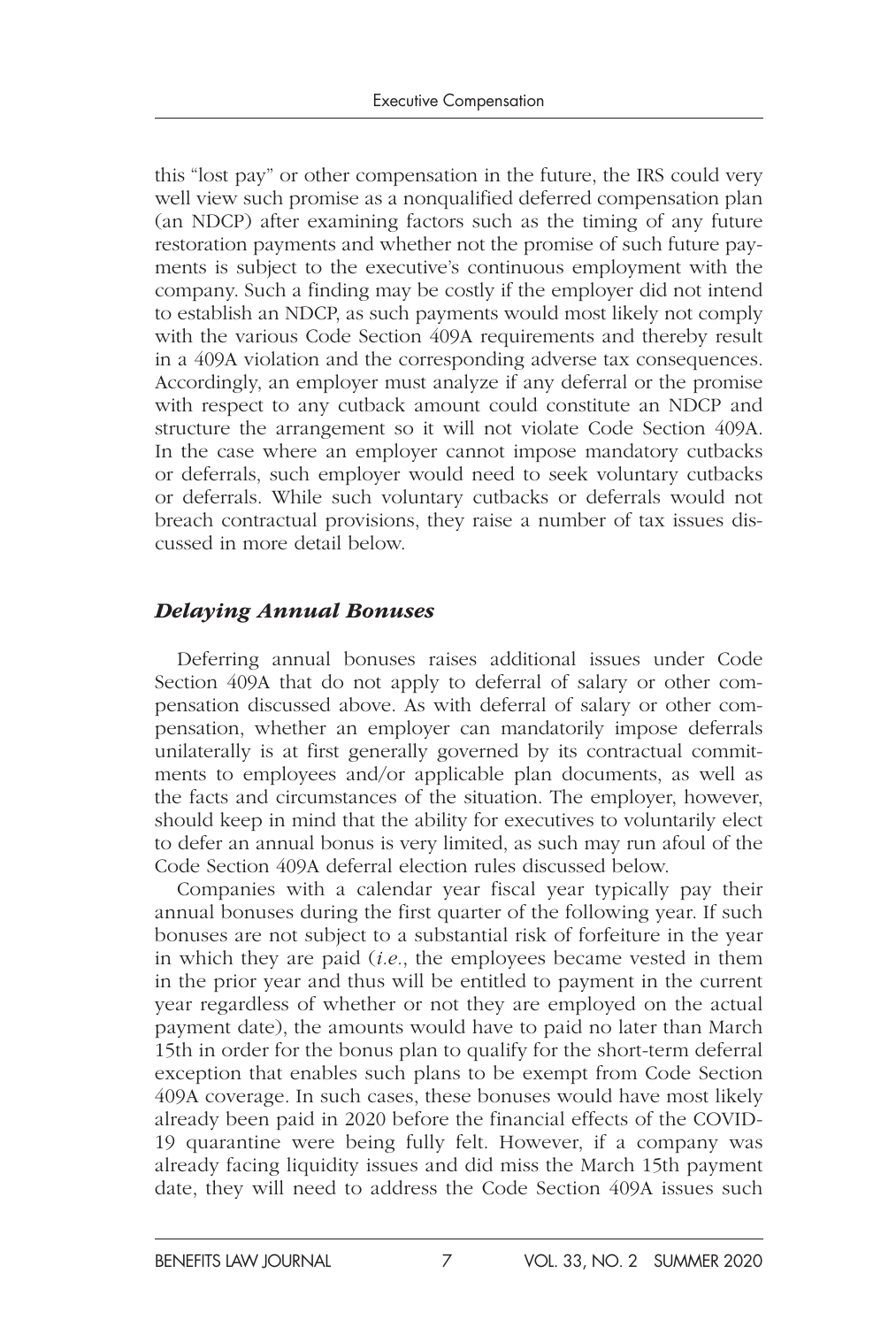missed payment creates and determine what corrective measures may be available.

Other companies, however, maybe in a position where they have not yet paid their 2019 annual bonuses and thus might be considering delaying such payment in order to shift cash payments to other employee priorities and/or conserve cash flow. In order to not run afoul of Code Section 409A, such a bonus plan would have to either be designed to be exempt from 409A or to comply with it. Since the above-described March 15th deadline has already passed, these plans would only satisfy the Code Section 409A short-term deferral exception if (1) they have a fiscal year different from the calendar year or (2) they required executives to remain employed through the specified bonus payment date in 2020 in order for the 2019 bonus to be considered earned and vested (*i.e.*, as opposed to such bonus becoming vested by virtue of remaining employed until the last day of 2019). Under such circumstances, if the company elects to delay payment of the bonus from the 2020 date on which it is typically paid, the company will need to consider:

- If it will require continued employment through the delayed payment date to receive the bonus;
- Whether such requirement is permissible under the Code Section 409a rules; and
- Whether it can be enforced or is practicable under the circumstances.

To the extent a requirement of continued employment is permissible under the Code Section 409A rules will depend upon the plan document and the facts and circumstances. For example, if an employer has agreed in a plan document to pay an annual bonus for 2019 by March 15, 2020, and such employer later entered in an agreement to defer the payment of the bonus to a later date, subject to continued employment through the date of payment, such extension would generally be a violation of the Code Section 409A rules, as the extension of the period during which a bonus or other compensation is subject to a substantial risk of forfeiture will generally be disregarded in determining whether compensation is subject to a substantial risk of forfeiture.7 However, if the plan document provides that the employee must be employed on the payment date without specifying such date, the employer may be able to delay payment subject to continued employment. Whether a delayed payment is enforceable or practicable under the circumstances would depend upon the facts and circumstances, such as what commitment has been made to, and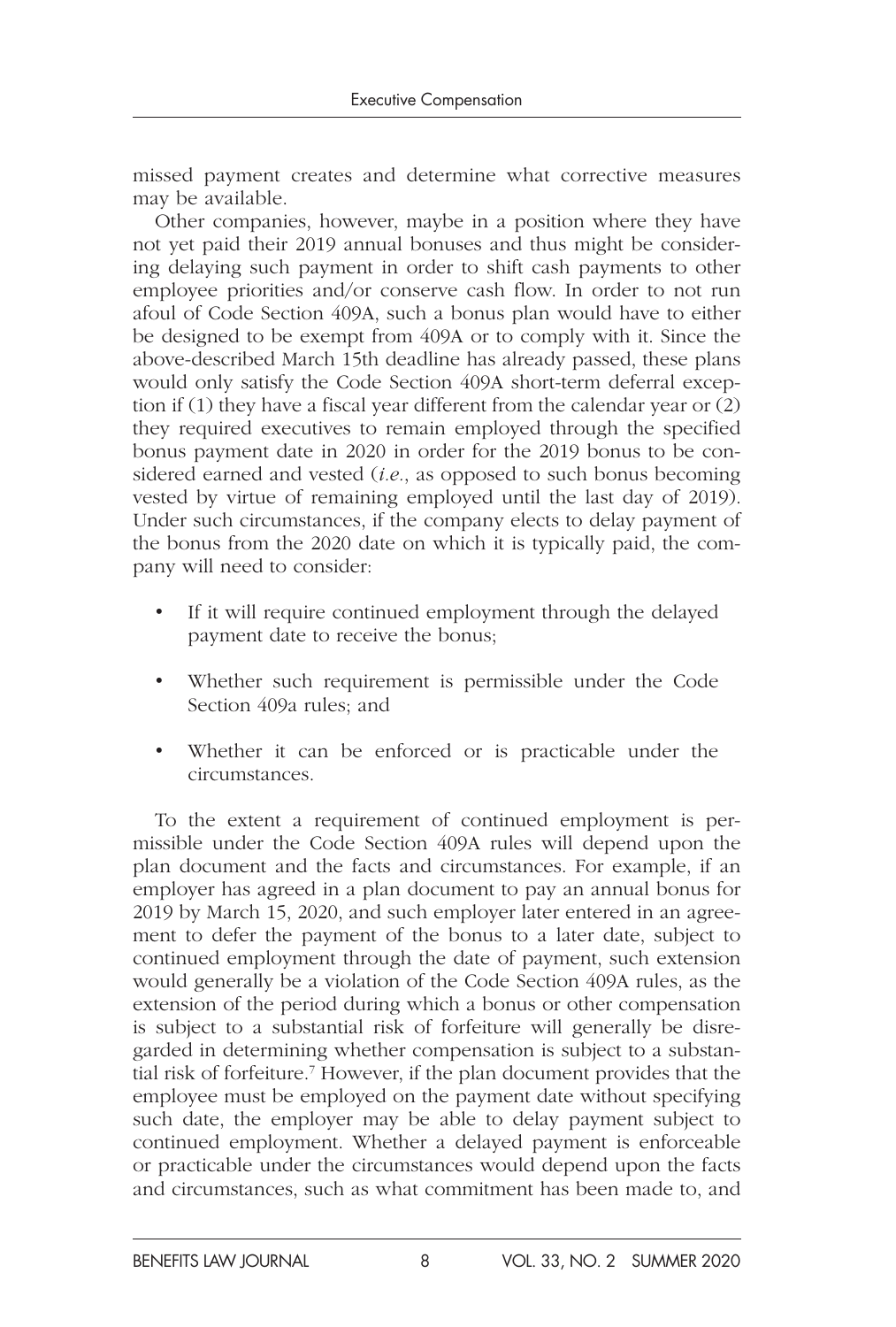what is the expectation of, employees as to when such bonuses would be paid. In the event the continued employment requirement is not permissible or cannot be enforced and the bonus does vest at the end of the applicable calendar year or fiscal year, as applicable, the payment must be made no later than the end of the short-term deferral period (*i.e.*, March 15 or two-and-one-half months after the end of the company's fiscal year, if later).

In contrast, the bonus plan could have been originally designed to be compliant with as opposed to exempt from Code Section 409A. For example, the plan may have been covered by a written document, as required by Code Section 409A, which specified that the bonus be paid on a permissible payment event under 409A, such as specified date or period (*i.e.*, the first quarter of 2020). In such a case, it may not be possible to delay the payment without complying with the change in time and form of payment rules under Code Section 409A, which generally requires the change be made at least 12 months prior to the scheduled payment date and which change must defer payment for at least five years.8 The rules of Code Section 409A, however, would allow the employer to delay payment of the bonus until the last day of 2020 without changing the plan.<sup>9</sup> As previously indicated, however, such a delay may present contractual and employee relations issues.

Last but not least, it should be noted that Code Section 409A does generally provide that bonus payments under any of the abovedescribed scenarios may be delayed in cases where the payment would jeopardize the ability of the company to continue as a going concern.10 This, however, is a strict standard and the burden of proof would rest on the company in the event such position was challenged by an employee or the IRS.

#### *Delaying NDCP Payments*

In addition to the cash flow strain of paying executive salaries and annual bonuses during this financial crisis, it is also possible that NDCP distributions may be due because one or more of the NDCP participants experience distribution-triggering events under the plan in 2020. Whether an employer can mandatorily impose deferrals unilaterally will usually be governed by the plan document; however, the ability for executives to voluntarily elect to defer deferred compensation is very limited under most NDCP plan documents, as voluntary deferrals are limited by the Code Section 409A "deferral election" rules discussed below.

As with annual bonuses, NDCPs sometimes are designed to pay amounts within the short-term deferral exception. Delaying the payment date with respect to such plans raises the same issues discussed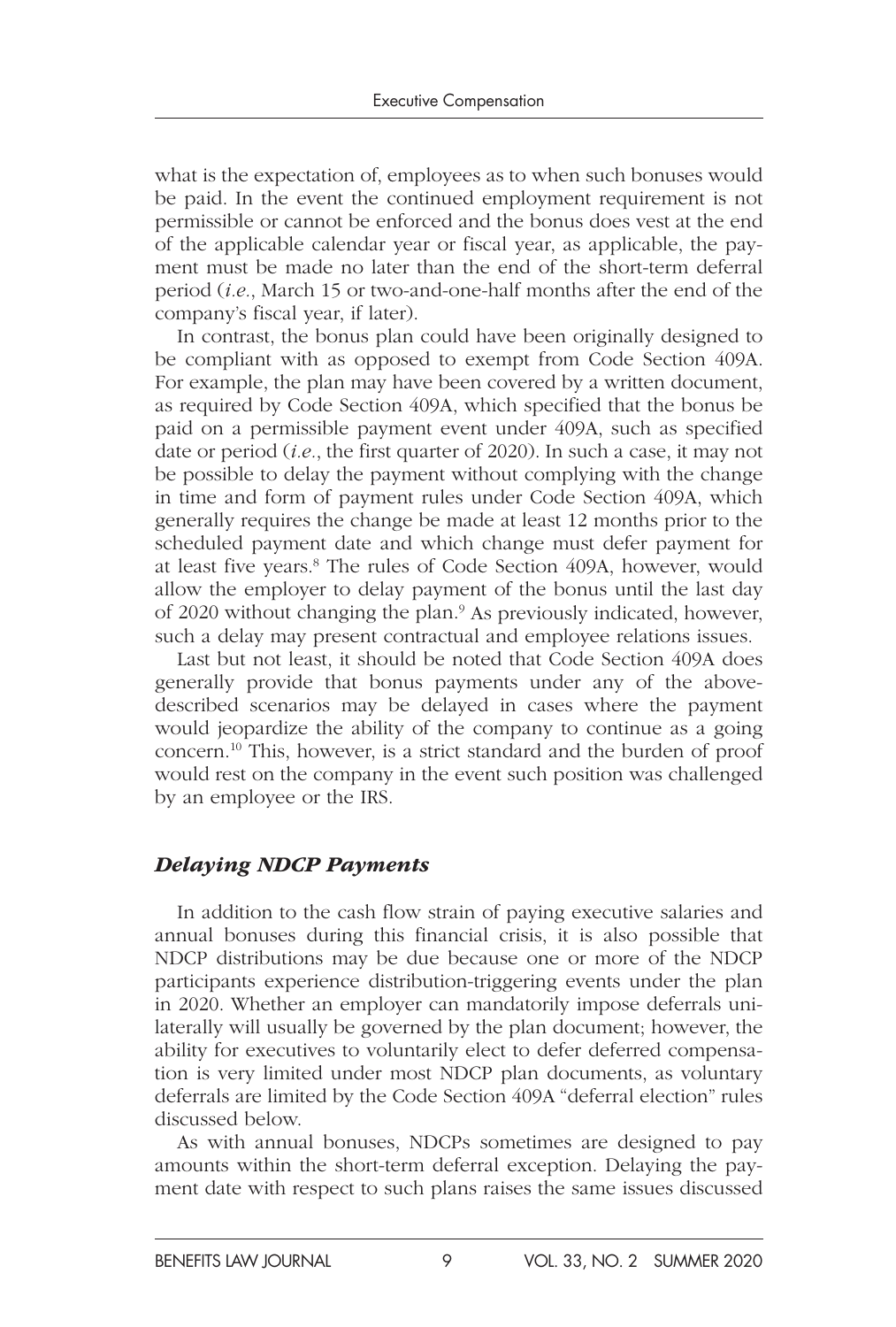above for delaying payments for annual bonus plans structured to fall within the short-term deferral exception. As with annual bonus plans, NDCPs are also sometimes designed to be compliant with, as opposed to exempt from, Code Section 409A by stating payment must be made upon on a permissible payment event under 409A, such as a separation from service or specified date or period *(i.e.*, the first quarter of a calendar year). As with annual bonus plan designed to be compliant with Code Section 409A, it may not be possible to delay the payment under such a plan without complying with the change in time and form of payment rules under 409A (which generally requires the change be made at least 12 months prior to the scheduled payment date and which change must defer payment for at least five years).<sup>11</sup> The rules of 409A, however, would allow the employer to delay payment of the bonus until the last day of the calendar year of the payment date or period without changing the plan.12

The same "going concern" standard discussed above is available to NDCPs for determining whether a payment can be delayed without violating Code Section 409A. As is the case with the delay of annual bonus payments, such a postponement will require the employer to seek its legal counsel's opinion as to the contractual and 409A obstacles to such a decision.

A common permissible payment event with respect to NDCPs designed to be compliant with Code Section 409A is a "separation from service". In addition to determining what, if any, option there is to delay such payments as discussed above, the employer must first review the plan's terms and the particular participant's situation to ascertain if a true trigger event has occurred. Depending on the terms of the NDCP, furloughs, leaves, layoffs, and hour reductions may not qualify as a separation from service. The Code Section 409A rules treat the employment relationship as remaining intact as long as the employee is on sick leave or other "bona fide leave of absence" (note: a leave of absence will qualify as "a bona fide leave of absence" only if there is a reasonable expectation that the employee will return to perform service for the employer), provided that such period of leave does not exceed the longer of:

- Six months, or
- The period of time such individual retains a right to reemployment with the service recipient under an applicable statute or by contract.13

In addition, the determination of whether a separation from service has occurred is based on whether the facts and circumstances indicate that the employer and employee reasonably anticipated that no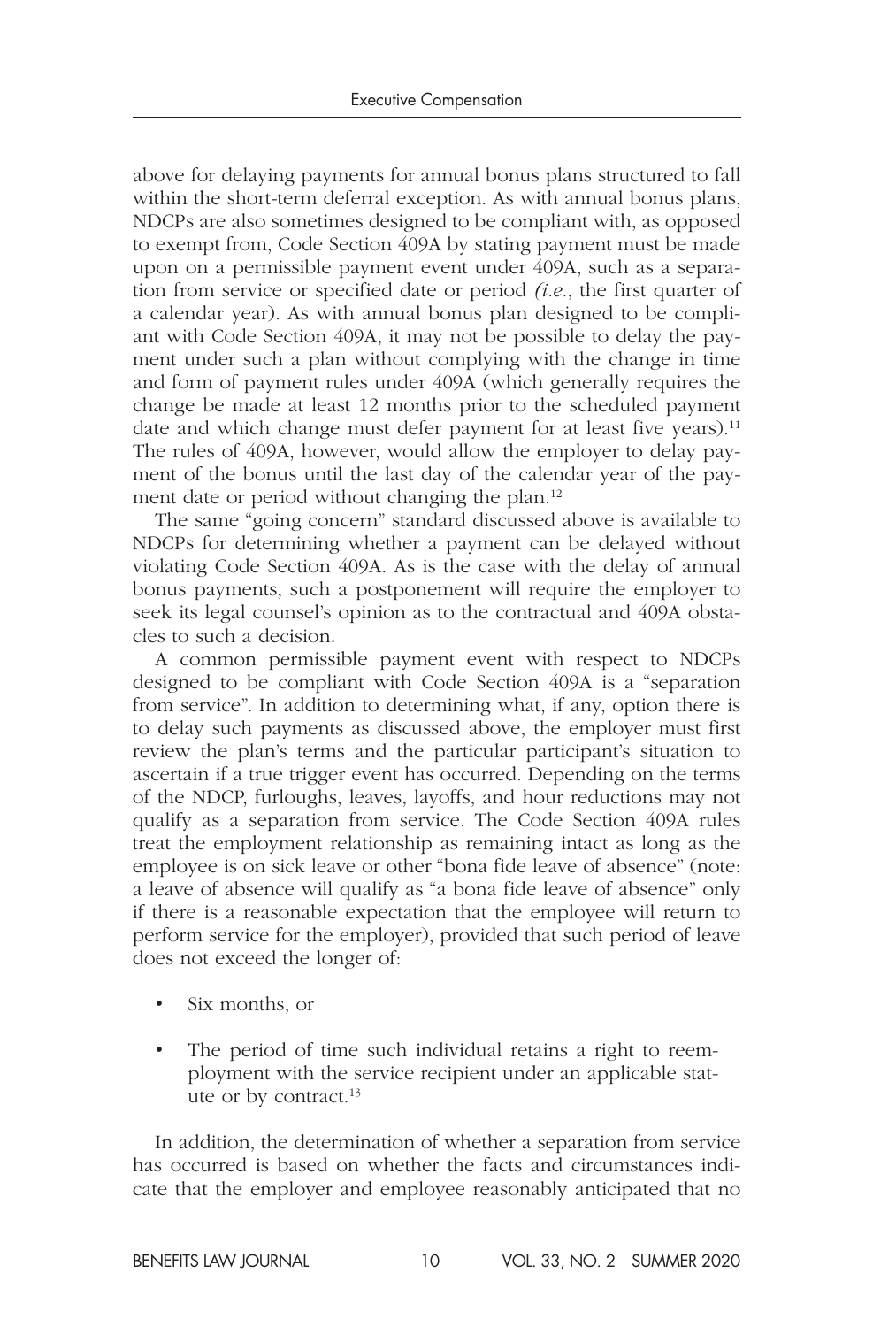further services would be performed after a certain date or that the level of bona fide services the employee would perform after such date would be permanently decreased to no more than 20 percent of the average level of bona fide services performed over the preceding 36 months.14 These rules are particularly relevant in the current tumultuous employment environment because a furlough may not meet the Code Section 409A separation-from-service standard, triggering payment from an NDCP. Furthermore, it is important for employers to keep the above-referenced "no further services reasonably anticipated" proviso in mind because, even if the participant is technically terminated as opposed to being furloughed, if there is an understanding between the company and the participant that he or she will be rehired, such termination generally would not initially qualify as a true separation from service for purposes of triggering payment from the NDCP. If circumstances change in the future and the employer and employee reasonably anticipate that the employee's services will permanently cease (or be substantially reduced to the above-described level), then a separation from service would be deemed to occur.15 In such case, however, it is recommended that there be some written evidence documenting a valid business or personal reason for such change in understanding in order to prove that the failure to distribute the NDCP benefit at the initial "termination" was not the product of collusion between the employer and participant in order to bypass the strict Code Section 409A subsequent deferral rules and permit the participant to postpone payment until a future date of his or her choosing.

Another point to consider is the case where a company refuses to pay an amount due under the NDCP without the employee's consent. In such a case, the amount generally will be treated as paid in a timely manner if the NDCP participant makes reasonable, good faith efforts to collect the payment.<sup>16</sup> This provision is intended to address not only intentional refusals to pay but also inadvertent delays (but, in either case, only if there is no collusion between the company and participant). Furthermore, in order to avoid a Code Section 409A violation, if the company fails to make a payment on the required payment date, the participant must make reasonable, good-faith efforts to collect the payment, generally through providing timely notice to the company that the payment is due and unpaid.17 For this purpose, efforts to collect the payment will be presumed not to be reasonable, good-faith efforts if notice is not given to the company within 90 days of the latest date upon which the payment could have been timely made in accordance with the terms of the plan and the Code Section 409A rules and, if not paid, further measures to enforce the payment are not taken within 180 days after such date.<sup>18</sup> Implementing such a "refusal pay" position will also create a contractual breach and perhaps negative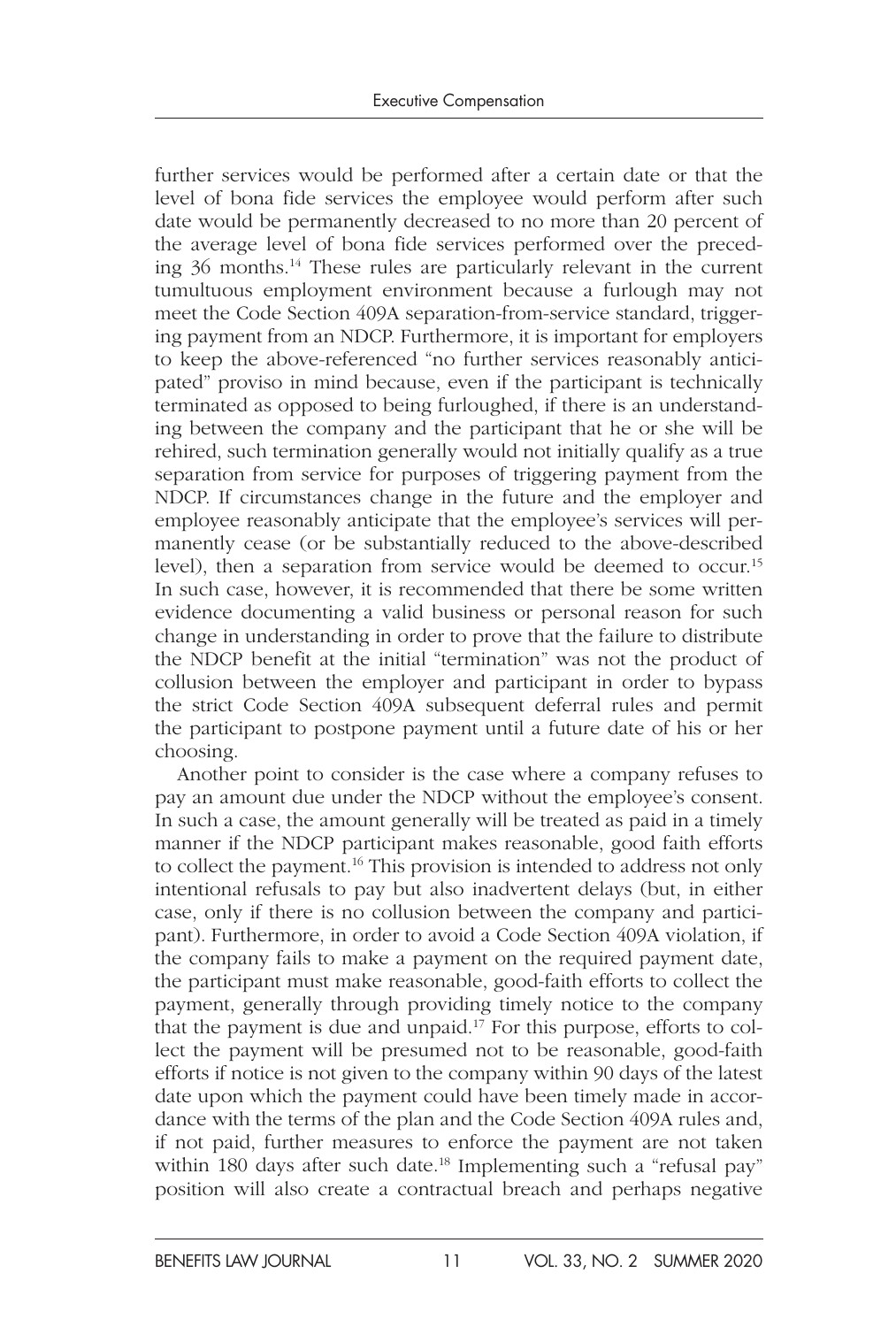participant morale. The reason "perhaps" is used in the previous sentence is that if the amount to be distributed is coming from a defined contribution (DC) NDCP in which benefits are based on the value of specified market investments (*e.g.*, company stock, mutual funds, stock index), such value may have decreased dramatically in the past few months due to the COVID-19–related extreme market downturn. In the event the executive is not in the financial position of relying on the distribution to meet living expenses, such participant may actually prefer that the payment be delayed to a future date when the market—and thus his or her account balance—recovers from the effects of the pandemic. Consequently, even if delaying distributions is not being considered by the employer, it may receive deferral requests from participants. Employers, however, must refrain from acquiescing to such requests unless the election meets the strict Code Section 409A rules governing subsequent deferral elections (*i.e.*, made at least 12 months prior to the scheduled payment date and must defer payment for at least five years).<sup>19</sup>

In practice, the above-described options for an employer to delay NDCP distribution will only be available to those companies that are utilizing a pay-as-you-go approach or funding their NDCP in a vehicle other than an irrevocable rabbi trust. If the funds to pay the NDCP benefits are invested with a third-party trustee in an irrevocable rabbi trust, such trustees are generally obligated to pay such assets to the participants when due and cannot divert such funds back to the company. Since Code Section 409A's rules are very complex and can trigger significant adverse tax consequences for employers and employees, the companies should seek counsel to assist them in closely examining their situation before making a final decision to delay payment.

#### 409A CONSIDERATIONS BEFORE PERMITTING VOLUNTARY EXECUTIVE COMPENSATION CUTBACKS OR DEFERRALS

In the situation where a company decides to reach out to executives regarding the possibility of them voluntarily electing to eschew or defer a portion of their compensation to assist the business during these tough times, the company needs to consider potential Code Section 409A compliance issues. As discussed above, for annual bonus plans and NDCPs, the company will need to determine the extent the plan document permits voluntary deferrals and/or whether such a document can be amended to permit such deferral. In addition, there are some major tax questions that will need to be addressed before seeking such a voluntary reduction or deferral.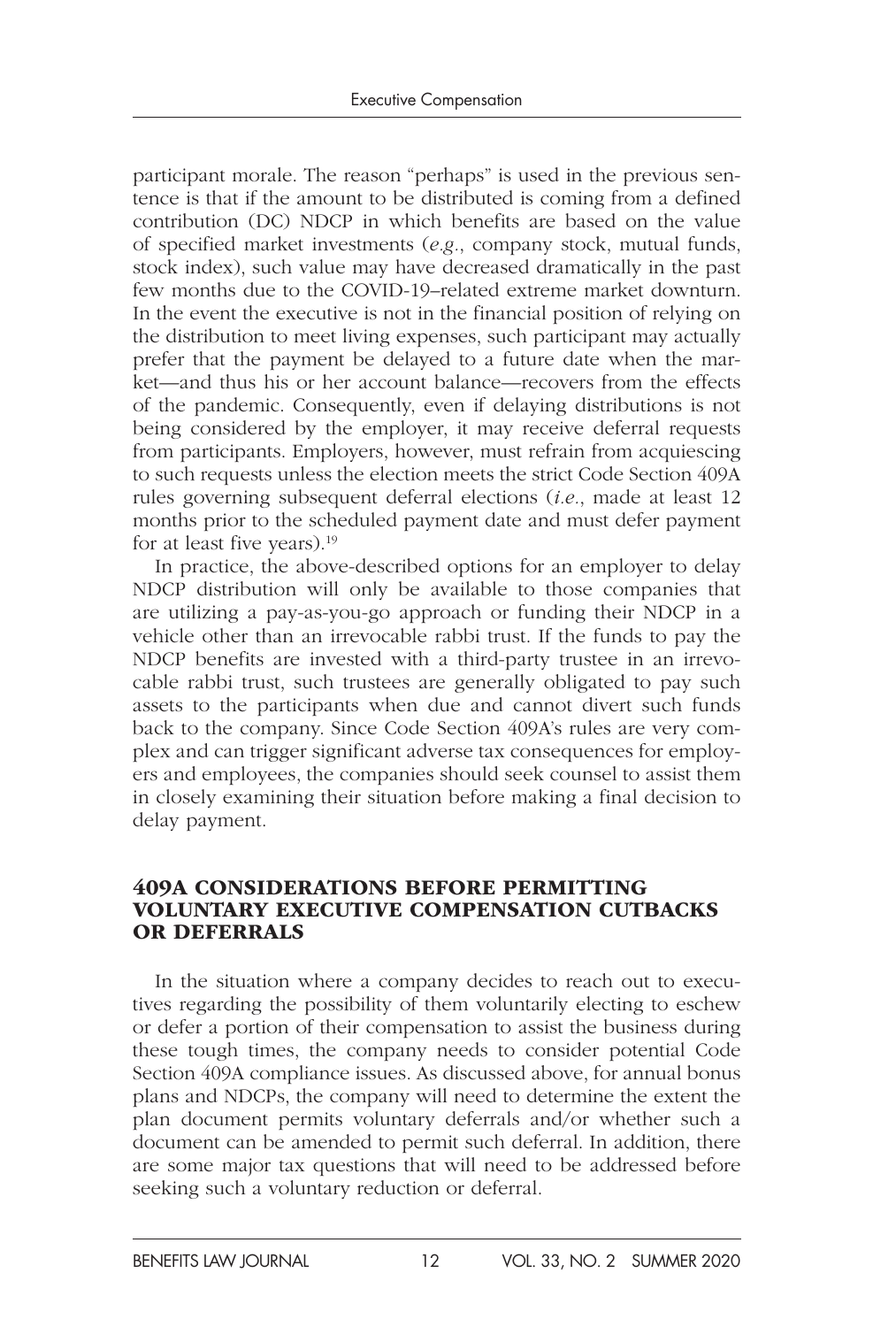#### *Do Voluntary Deferral or Reductions in Salary or Compensation Result in Constructive Receipt?*

The concept of "constructive receipt" states that cash basis taxpayers must include gains, profits, and income in gross income for the taxable year in which they are actually or constructively received.<sup>20</sup> Under this doctrine, income, although not actually in the taxpayer's possession, is constructively received by him in the taxable year during which it is credited to his account, set apart for him, or otherwise made available so that he may draw upon it at any time, or so that he could have drawn upon it during the taxable year if notice of intention to withdraw had been given.<sup>21</sup> Income, however, is not constructively received if the taxpayer's control of its receipt is subject to substantial limitations or restrictions.<sup>22</sup> Accordingly, a voluntary deferral of compensation that is earned and otherwise available to an employee will not defer imposition of income tax since such employee will be deemed in constructive receipt of such amounts on the original payment date. Thus, the employee would owe tax on the original payment date on amounts that will not be paid until a later date. In addition, constructive receipt might also apply to compensation reductions as granting an executive the ability to voluntarily reduce their pay or other compensation—even if it is in the best interest of the company—and might also be seen as turning their back on compensation that would otherwise be paid to them, particularly for amounts already earned or related to past service.

In general, if a voluntary reduction in salary or compensation relates solely to amounts earned for future service, such would normally not be seen as raising constructive receipt issues. However, even in such a case, from the IRS's standpoint, it may be difficult to imagine such a reduction voluntarily occurring without there being some implicit "quid pro quo" between the company and executives that they would be rewarded for their present sacrifice with some future award. Thus, even if there is no constructive receipt with respect to such a reduction, a question for the employer to consider is whether the IRS will see an implicit "quid pro quo" in a compensation reduction and argue that such is a new deferred compensation arrangement for purposes of Code Section 409A as discussed below.

#### *Do Deferrals or Reductions of Salary and Bonus Create New Deferred Compensation Arrangements under 409A?*

A deferral of salary or other compensation by an executive could create a new deferred compensation arrangement that could be subject to Code Section 409A, In addition, as discussed above, reductions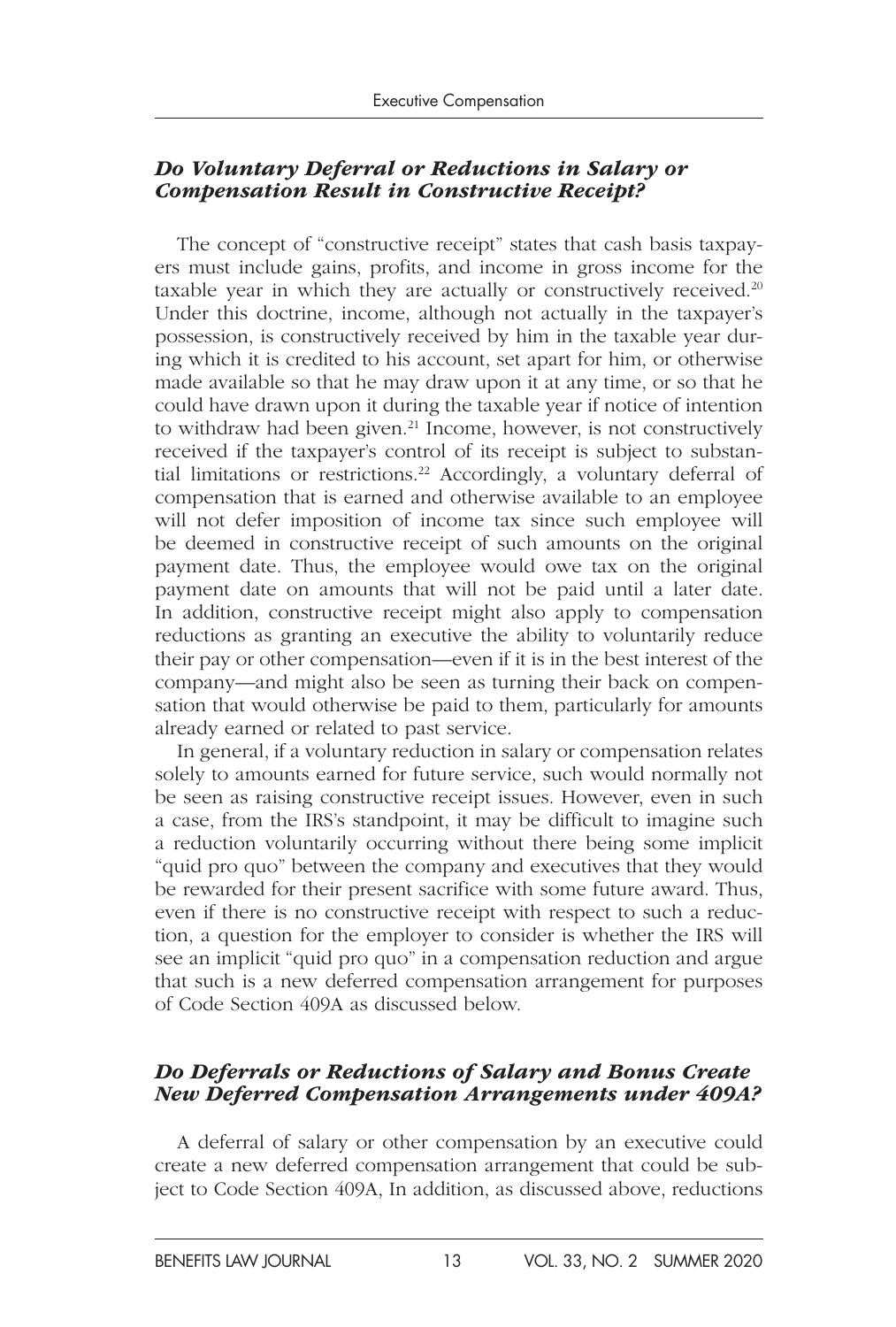in salary or other compensation could very well be viewed as creating a new deferred compensation arrangement if an express or implicit quid pro quo is involved. Accordingly, companies considering such deferrals or reductions should consider whether the arrangement is exempt from, or needs to comply with, Code Section 409A. One issue to consider is whether executives who voluntarily agree to such deferrals or reductions could be seen as making a "deferral election" that needs to comply with Code Section 409A. For companies with ongoing NDCPs, participants are generally required to make any compensation deferral elections prior to January 1 of the calendar year of reference.<sup>23</sup> However, as long as the company in question does not already have any NDCPs already in effect that fall into the Code Section 409A category of an individual account or DC-style plan, the company could establish a new NDCP mid-year and enable their executives to defer as much as 100 percent of their compensation for the remainder of the year. Code Section 409A provides that in the case of the first year in which a participant becomes eligible to participate in the plan, an initial deferral election may be made within 30 days after the date the service provider becomes eligible to participate in the plan, with respect to compensation for services to be performed subsequent to the election.24 Similarly, if the company already maintained an NDCP but certain executives had not previously been designated as eligible for participation in the plan, the company could designate them as eligible in 2020 and, if the plan so provides (or, if not, the plan could be amended to permit mid-year entry for new participants), then they could be given the opportunity to defer all or a portion of their compensation for the remainder of 2020.25 Before implementing such a strategy, companies must not only review the related 409A rules to ensure compliance but also be careful that they limit participation in the new or existing NDCP to a group that meets the Top Hat criteria (*i.e.*, these plans must be limited to primarily a select group of highly compensated or top management employees).26

#### 409A AND CORPORATE CONSIDERATIONS BEFORE PERMITTING NDCP PARTICIPANTS TO ACCESS FUNDS DURING THE CRISIS

Companies are not alone in feeling the financial burden created by the crisis. Executives may also find themselves in a situation where funds are in short supply—especially if they are subject to the compensation cutbacks or delays in payment. In fact, if the affected executives are participants in an NDCP, the company may wish to alleviate the financial hardship created by such cutbacks or delays by allowing the participants to cancel their existing deferrals and/or receive in-service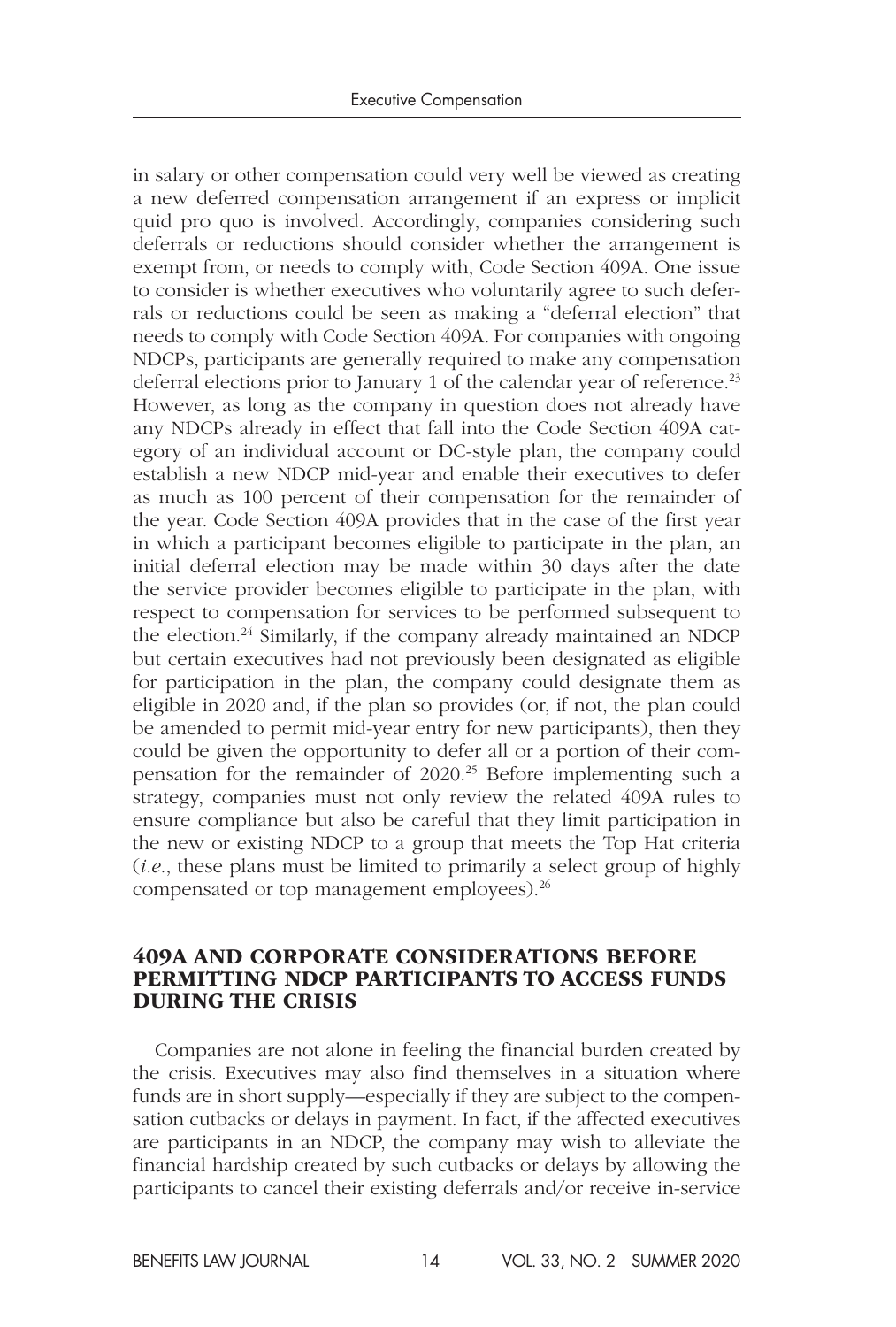distributions from the NDCP. However, if the company is in the position of conserving cash flow (*e.g.*, by implementing compensation cutbacks or delays), offering such options to the participants will only be appealing if the NDCP's benefits are payable from an irrevocable rabbi trust. Alternatively, for companies utilizing the pay-as-you-go approach or informally funding the NDCP with assets invested in a separate vehicle under which the assets remain accessible, such companies may be less likely to want to offer these options since they will draw down assets that could be used for other corporate priorities.

#### *Canceling 2020 Current Deferral Elections*

The general rule is that once the deadline for making the deferral election under the NDCP plan has expired (*i.e.*, in this case December 31, 2019), the election for the year of reference becomes irrevocable.27 Any subsequent revocation or cancellation of the election in effect for that year would create Code Section 409A violation and adverse tax consequences. The one exception to this rule is that the deferral election may be canceled in the event that the executive experiences a severe unforeseeable emergency (as defined under Code Section 409A) or takes a hardship distribution from the company's  $401(k)$  plan.<sup>28</sup> Under those circumstances, the executive's deferral election must be completely canceled in full (*i.e.*, as opposed to merely being postponed or delayed). Any subsequent deferral election made after such cancellation will then be subject to the NDCP's and Code Section 409A's regular provisions governing deferral elections for the applicable period.

#### *NDCP Hardship Distributions*

In addition to cancellation of the executive's deferral election, if the existing NDCP document so provides, the executive may be permitted to receive distributions from his or her NDCP account upon incurring a severe financial hardship due to an unforeseeable emergency.29 Whether the executive qualifies is based on the facts and circumstances.30 An event constitutes an unforeseeable emergency if it arises from extraordinary and unforeseeable circumstances beyond the control of the executive and causes the executive a severe financial hardship.<sup>31</sup> A hardship qualifies as a severe financial hardship under Code Section 409A only if it cannot be relieved through compensation or reimbursement received from insurance or otherwise, by liquidation of the executive's other assets (to the extent such liquidation does not itself cause a severe financial hardship), or by ceasing future deferrals under the NDCP. Specific extraordinary and unforeseeable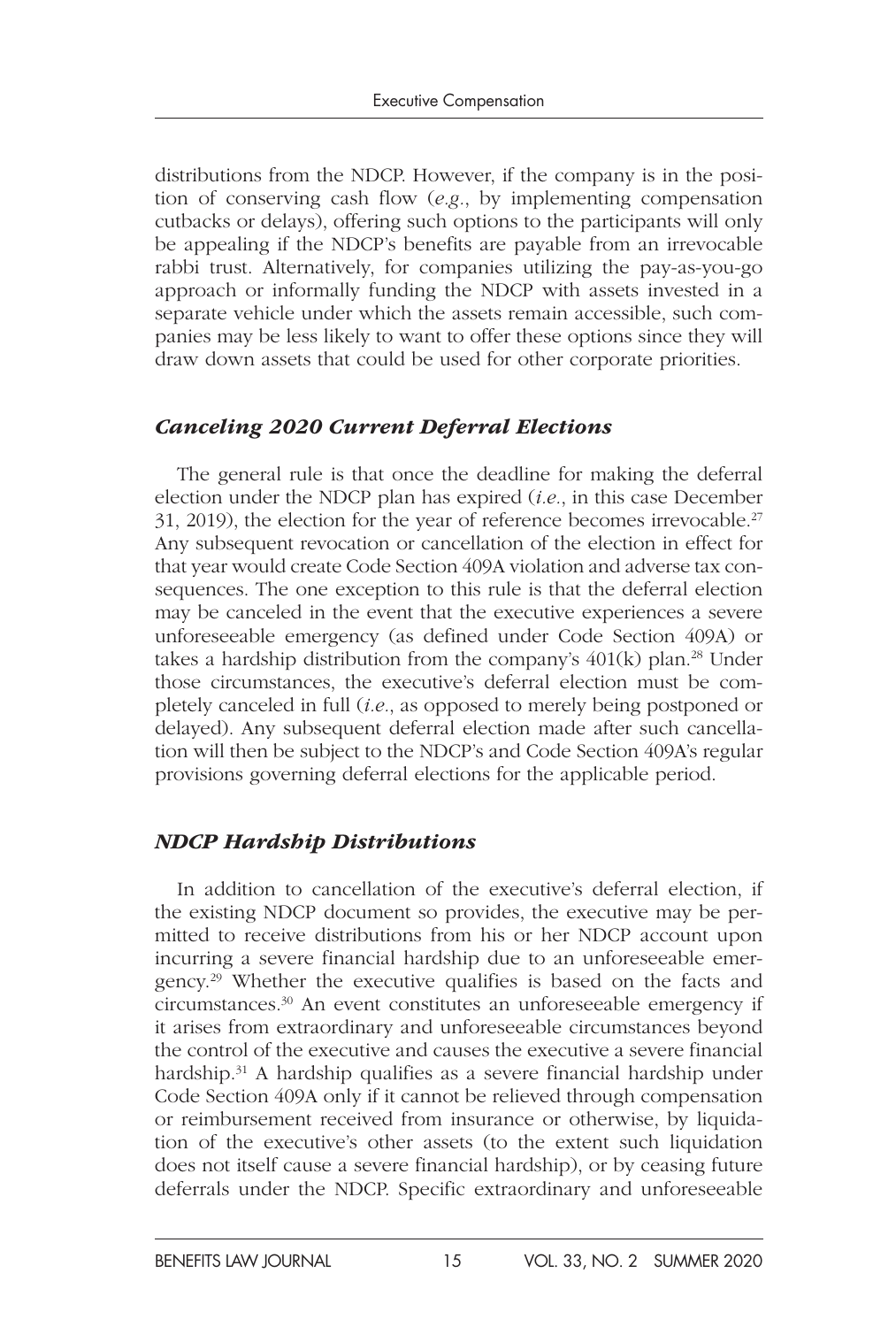circumstances or events that could trigger an unforeseeable emergency include the following:

- The illness or accident of the executive or his or her spouse, beneficiary, or dependent;
- The imminent foreclosure of or eviction from the executive's primary residence;
- The need to pay medical expenses (including nonrefundable deductibles) or prescription drug medications;
- The need to pay for funeral expenses of the executive's spouse, beneficiary, or dependent; and
- Other similar extraordinary and unforeseeable circumstances arising out of events beyond the control of the executive.<sup>32</sup>

Unlike a hardship distribution from a  $401(k)$  plan, payment of tuition and related expenses of post-secondary education for the executive or his or her spouse, children, or dependents does not qualify as an unforeseeable emergency under Code Section 409A.33 Just as the 401(k) hardship standard may not be used for purposes of determining eligibility for a NDCP in-service withdrawal due to unforeseeable emergency, the same is true in the event that an NDCP participant is considered a "qualified individual" under the CARES ACT (*i.e.*, a person: (1) who is diagnosed with the virus SARS–CoV-2 or COVID-19 by a test approved by the Centers for Disease Control and Prevention; (2) whose spouse or dependent, as defined in Section 152 of the Code, is diagnosed with such virus or disease by such a test; or (3) who experiences adverse financial consequences as a result of being quarantined or furloughed or laid off or having work hours reduced due to such virus or disease, being unable to work due to lack of child care due to such virus or disease, closing or reducing hours of a business owned or operated by the individual due to such virus or disease, or other factors as determined by the Secretary of the Treasury or its delegate) for purposes of receiving COVID-19 distribution from a qualified plan.<sup>34</sup> Accordingly, if the NDCP meets the qualified individual criteria, it will not automatically qualify such participant for a hardship withdrawal from the NDCP.

The amount distributed from the NDCP upon a qualifying unforeseeable emergency must be limited to the amount reasonably necessary to satisfy the emergency need (which may include any amounts necessary to pay any income taxes or penalties reasonably anticipated to result from the distribution).<sup>35</sup> When determining the amount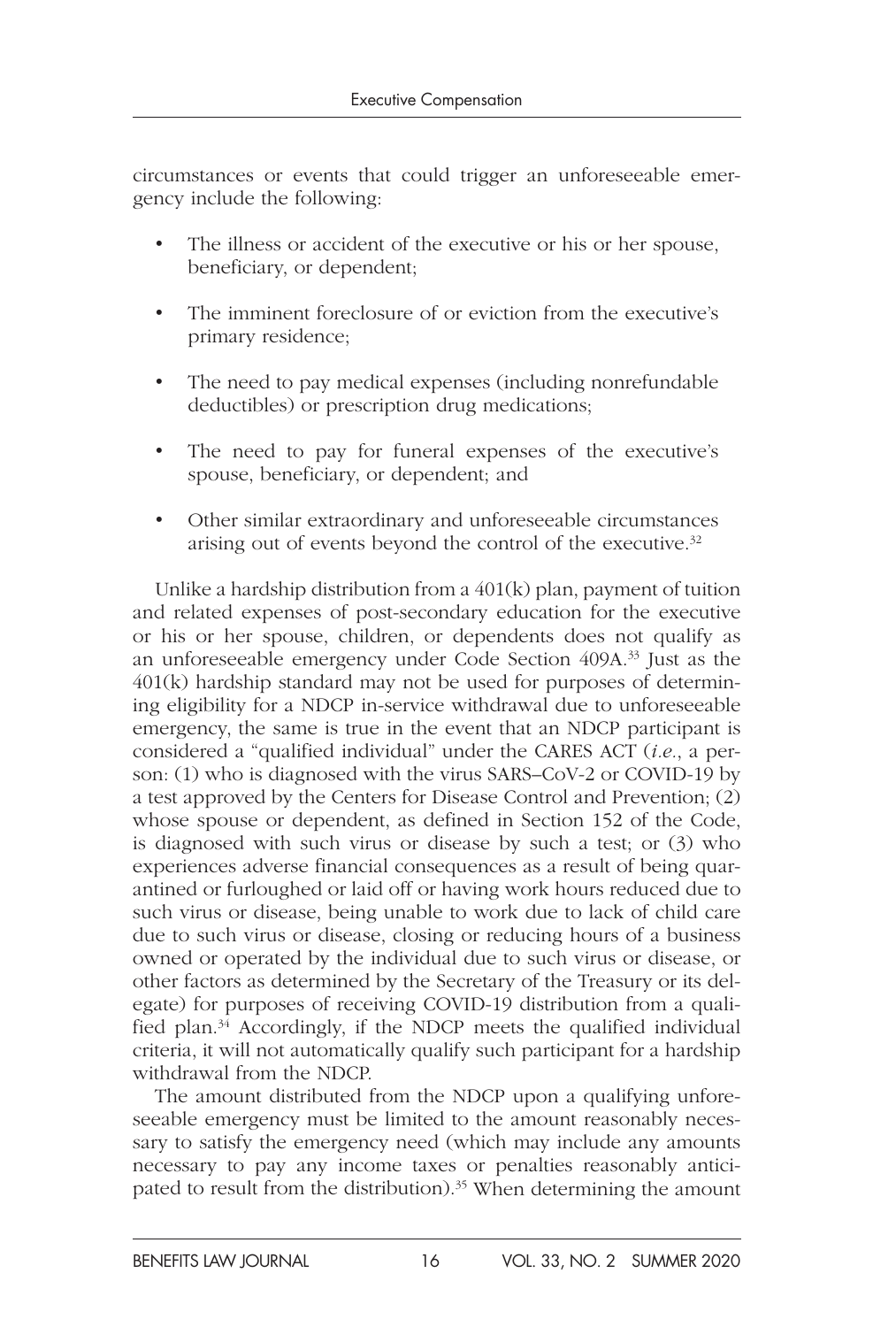necessary to satisfy the emergency need, the company must consider the additional compensation that the executive could obtain by canceling future deferral elections under all qualified plans as well as all NDCPs but does not have to consider available distributions or loans from a qualified plan or from another NDCP.<sup>36</sup> Whether an employee meets the Code Section 409A standard for a hardship withdrawal will depend on the specific facts and circumstances, and not every hardship created by the COVID-19 crisis will automatically meet the necessary criteria. Consequently, if a company has a hardship distribution provision in their NDCP, if they have not already done so, they should establish and document a prudent process to determine whether to approve any hardship distribution request they receive in 2020.

#### LOOKING AHEAD

From the Great Depression to the 2008 financial crises, businesses have long faced financial challenges during which they need effective leadership and strategic planning to endure and remain solvent. The obvious key difference that makes the current COVID-19 crisis that much worse is that what's at risk is not only the fiscal health of the companies but also the physical health of its employees and clients. Given the global impact of the virus and how it has altered not just business but so many other aspects of life from going on "as business as usual," its effect on executive compensation may not be front-page news—but it is nonetheless an issue that should be addressed by all businesses. As companies attempt to balance the need to preserve cash flow while retaining top executive talent and staying compliant with the complex tax laws governing deferred compensation, they will need to enlist the assistance of ERISA consultants, legal counsel, and tax advisors to make informed decisions for their executives and their businesses as a whole.

#### **NOTES**

- 1. § 4004(b) of the CARES Act.
- 2. § 4004(a)(1) of the CARES Act.
- 3. § 4004(a) of the CARES Act.
- 4. § 4004(a)(1) of the CARES Act.
- 5. § 4004(a)(2) of the CARES Act.
- 6. § 4116(a) of the CARES Act.
- 7. Treas. Reg. § 1.409A-1(d)(1).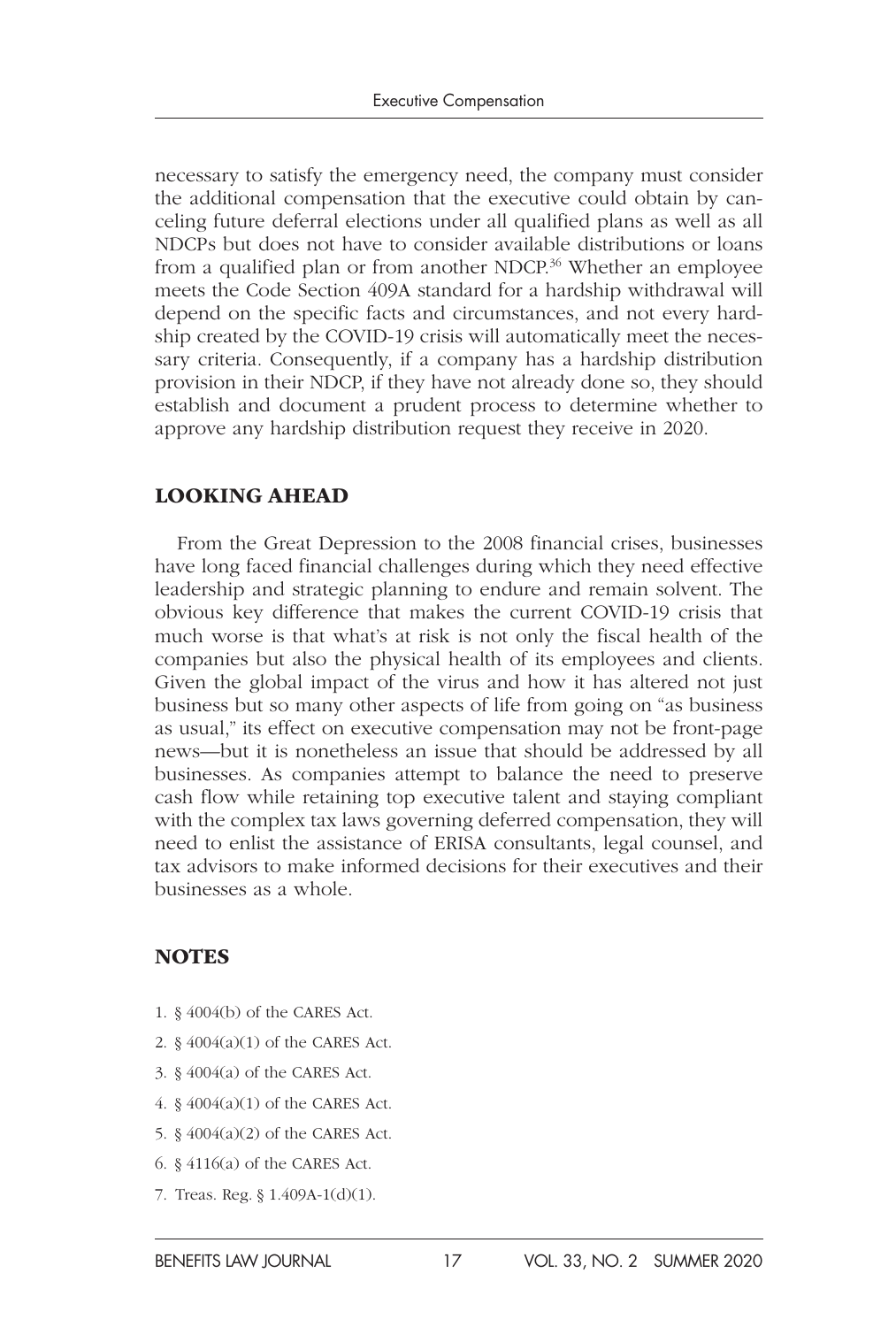8. Treas. Reg. § 1.409A-2(b)(1)(i). 9. Treas. Reg. § 1.409A-3(d). 10. *Id.* 11. Treas. Reg. § 1.409A-2(b)(1)(i). 12. Treas. Reg. § 1.409A-3(d). 13. Treas. Reg. § 1.409A-1(h)(1)(i). 14. Treas. Reg. § 1.409A-1(h)(1)(ii). 15. *Id.* 16. Treas. Reg. § 1.409A-3(g). 17. *Id.* 18. *Id.* 19. Treas. Reg. § 1.409A-2(b)(1)(i). 20. Treas. Reg. § 1.451-2. 21. *Id.* 22. *Id.* 23. *See* Treas. Reg. § 1.409A-1(h)(1)(ii). 24. *Id*. 25. *Id*. 26. *See* ERISA §§ 201(2), (301)(a)(2), and 401(a)(1). 27. Treas. Reg. § 1.409A-2(a)(1). 28. *See* Treas. Reg. § 1.409A-3(j)(4)(viii). 29. *See* Treas. Reg. § 1.409A-3(i)(3)(i). 30. *Id.* 31. *Id.* 32. *Id.* 33. *Id.* 34. *See* § 2202(a)(4)(A)(ii) of the CARES Act.

- 35. Treas. Reg. § 1.409A-3(i)(3)(ii).
- 36. *Id.*